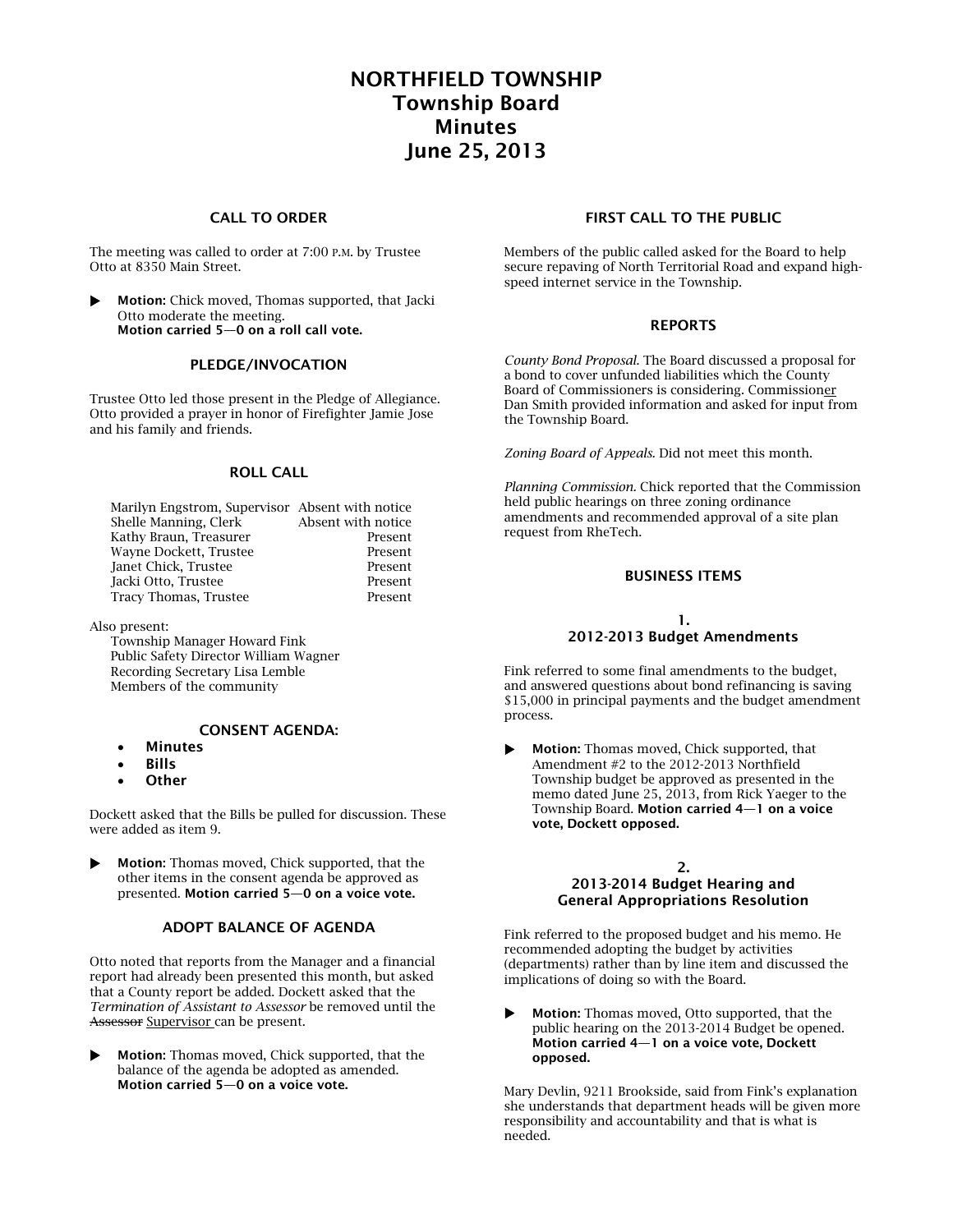#### **Northfield Township Board Meeting Minutes of Regular Meeting Public Safety Building; 8350 Main Street June 25, 2013**

Dockett said he did not understand the motion when he voted against opening the public hearing.

- **Motion:** Thomas moved, Chick supported, that the public hearing on the 2013-2014 Budget be closed. **Motion carried 5—0 on a voice vote.**
- **Motion:** Otto moved, Thomas supported, to adopt the *Northfield Township General Appropriations Act Resolution* to establish a general appropriations act for Northfield Township; to define the powers and duties of the Northfield Township officers in relation to the administration of the budget; and to provide remedies for refusal or neglect to comply with the requirements of this resolution. **Motion carried 4—1 on a roll call vote, Dockett opposed.**

#### **3. Proposed 2013 Millage Rates**

Fink said this is simply a matter of setting millages by reference. Dockett asked if these are the highest rates allowed by law. Fink said theoretically the Board could set lower rates.

**Motion:** Thomas moved, Chick supported, that the *Proposed 2013 Millage Rates* be accepted by resolution form. **Motion carried 5—0 on a voice vote.**

#### **4. Liability Insurance Contract Annual Renewal**

Melissa Skiendziel referred to her memo regarding the Michigan Township Participating Plan, provided information about available grants, recommended increasing the deductible to lower the premium, and said the policy will be put out to bid next year.

 **Motion:** Thomas moved, Chick supported, approval of renewal of the Liability Insurance Contract for the upcoming year with the notation that the deductible will be raised to \$5,000 which will save the Township money as set forth in the report. **Motion carried 5—0 on a voice vote.**

### **5. Termination of Assistant to Assessor**

Removed from the agenda.

#### **6. Changing Investment Advisors, and Update on FDIC/Collateralization**

Fink recalled that the Board discussed this previously. He noted that market changes have led him to believe the Township should move to a more conservative approach.

Rob Grimaldi of PNC Bank provided information about the bank, and reported that he and Braun looked at options for increasing yield with minimizing risk and using short-term investment vehicles to allow funds to be reinvested when yields rise in the future. The Board discussed investment options and strategies and the pros and cons of moving the Township's funds.

- **Motion:** Thomas moved, Otto supported, that Braun and Fink be authorized to sell the Township's existing assets with Multi-Bank investment portfolio and that Braun and Fink use their best judgment about how and when to do that. **Motion carried 5—0 on a voice vote.**
- **Motion:** Thomas moved ,Chick supported, that the recommendation of Howard Fink, Township Manager, and Kathy Braun, Township Treasurer, to engage PNC Bank to be the Township's investment portfolio adviser be accepted. **Motion carried 5—0 on a voice vote.**

#### **7. Huron Valley Ambulance Contract**

Public Safety Director Wagner referred to the proposal from Emergent Health Partners, fka Huron Valley Ambulance, and said he is happy with the contract.

**Motion:** Otto moved, Chick supported, that Fire Dispatching Service Agreement between Northfield Township and Emergent Health Partners be approved as presented, authorizing Shelle Manning, Township Clerk, to sign the agreement covering the period 7/1/2013 through 6/30/2015. **Motion carried 5—0 on a voice vote.**

- **8. St. Patrick Church Civic Event Permit Application**
- **Motion:** Thomas moved, Braun supported, that the Civic Event Permit Application for St. Patrick Church be approved. **Motion carried 5—0 on a voice vote.**

#### **9. Bills**

Fink and Wagner answered questions from Dockett about several expenditures.

 **Motion:** Thomas moved, Chick supported, that the bills be accepted as presented. **Motion carried 5—0 on a voice vote.**

#### **SECOND CALL TO THE PUBLIC**

No comments.